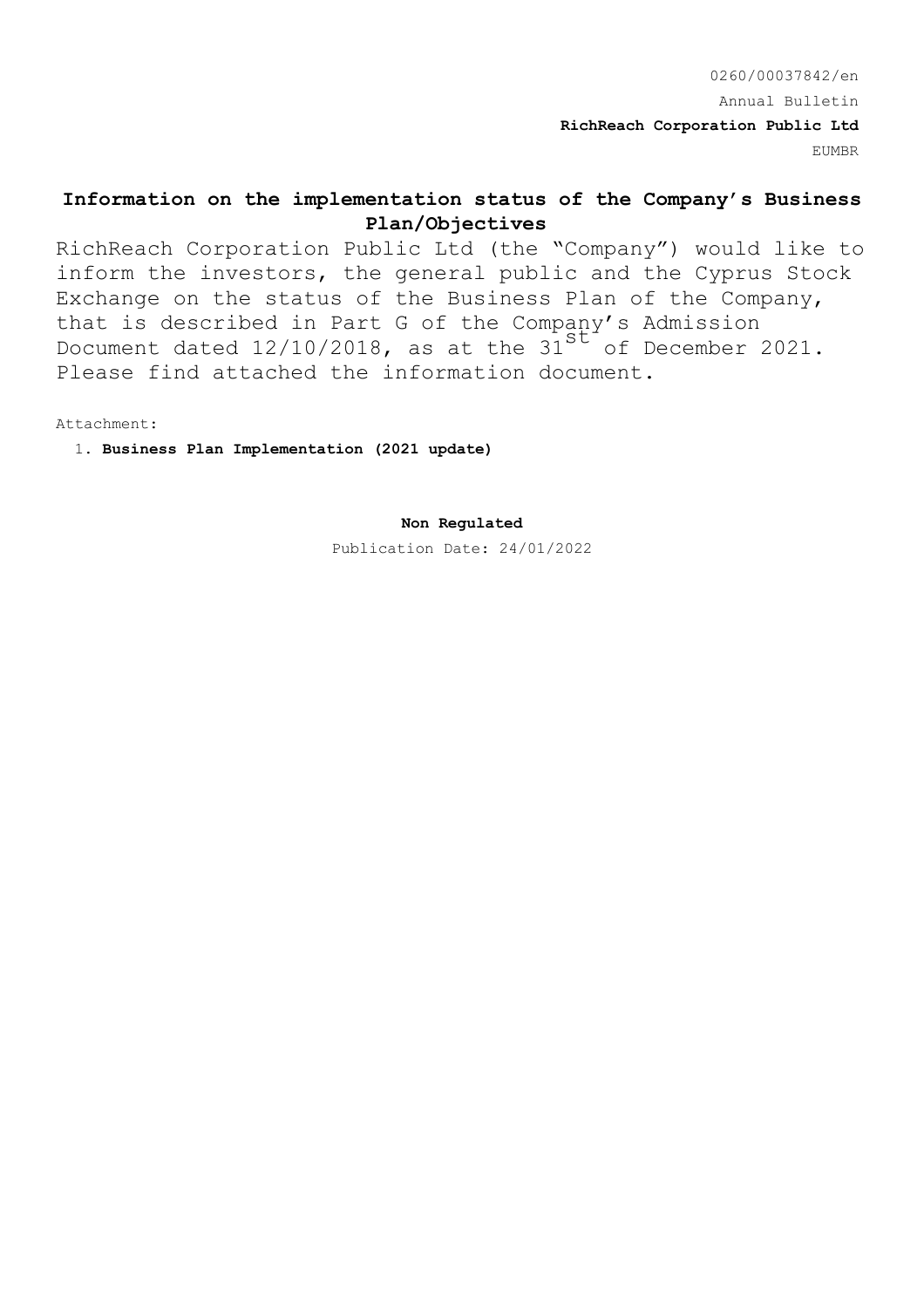

# **Information on the implementation status of the Business Objectives of RichReach Corporation Public Ltd as at the 31st of December 2021**

The management team of RichReach Corporation Public Ltd (the "**Company**") would like to inform the investors, the general public and the Cyprus Stock Exchange on the status of the Business Plan of the Company that is described in Part G of the Company's Admission Document dated 12/10/2018, as at 31/12/2021.

## **Fund Raising** (Part G.2 of the Company's Admission Document)

As per the Share Purchase Agreement signed in September 2020 with a strategic investor, the cash investment of €100,000 was received during 2021. Additionally, in a COVID-19 restricted environment, in August 2021, the Company has signed a Share Purchase Agreement with a new investor for the cash investment of  $\epsilon$ 50,000.

This amount was used to fund the further Expansion and Enhancement of the RichReach Application ecosystem (the "**RichReach**  App"), including preparing it for international release. As at 31/12/2021, our team numbered 17 people (employees and fulltime external contractors), 2 more than 31/12/2020. Sixteen (16) people are involved in the development of the RichReach App.

## **Expansion & Enhancement of the RichReach App** (Part G.3.1 of the Company's Admission Document)

As at 31/12/2021, the following RichReach App Functions/services are available to clients and generate revenue: Group of Functions **Functions** (in purple the new functions and payment processors released during 2021) Number of Functions **RichReach App Editions**  Retail Apps (where businesses can interact with their customers) Marketplace App: A mall type App with multiple businesses at affordable fees Consumer App: Business specific App Business Apps (used for the internal operations of a business) Business Reach App: Used by multiple businesses at affordable fees Corporate App: Business specific App 4 **Products & Services Functions** Marketing & Loyalty **Business, Products & Services Marketing**; Complex Offer Generation; Business, Products & Services Marketing, Complex Orier Generation, Eq. (500) 568-Sales / Ordering **Point of Sale**; vShop; eShop; Salesman Ordering **All and Sales / Ordering 4** Warehouse Management System University Management System and the University of the University of the University of the University of the University of the University of the University of the University of the University of Reservations  $\sim$  Reservations  $\sim$  1 eCollections **Integration with payment processors: Stripe, JCC, RCB, ECOMMPAY, SKash, SIX** 1 **Human Resources Functions** Human Resources Time & Attendance (Clock-in & Clock Out) 2 Employee Communications Employee Communications; Leave Applications 2 eLearning **1** and the elearning **element of the element of the element of the element of the element of the element of the element of the element of the element of the element of the element of the element of the element o Medical Functions 1 Automation of Document Issuing & Distribution 1 1**